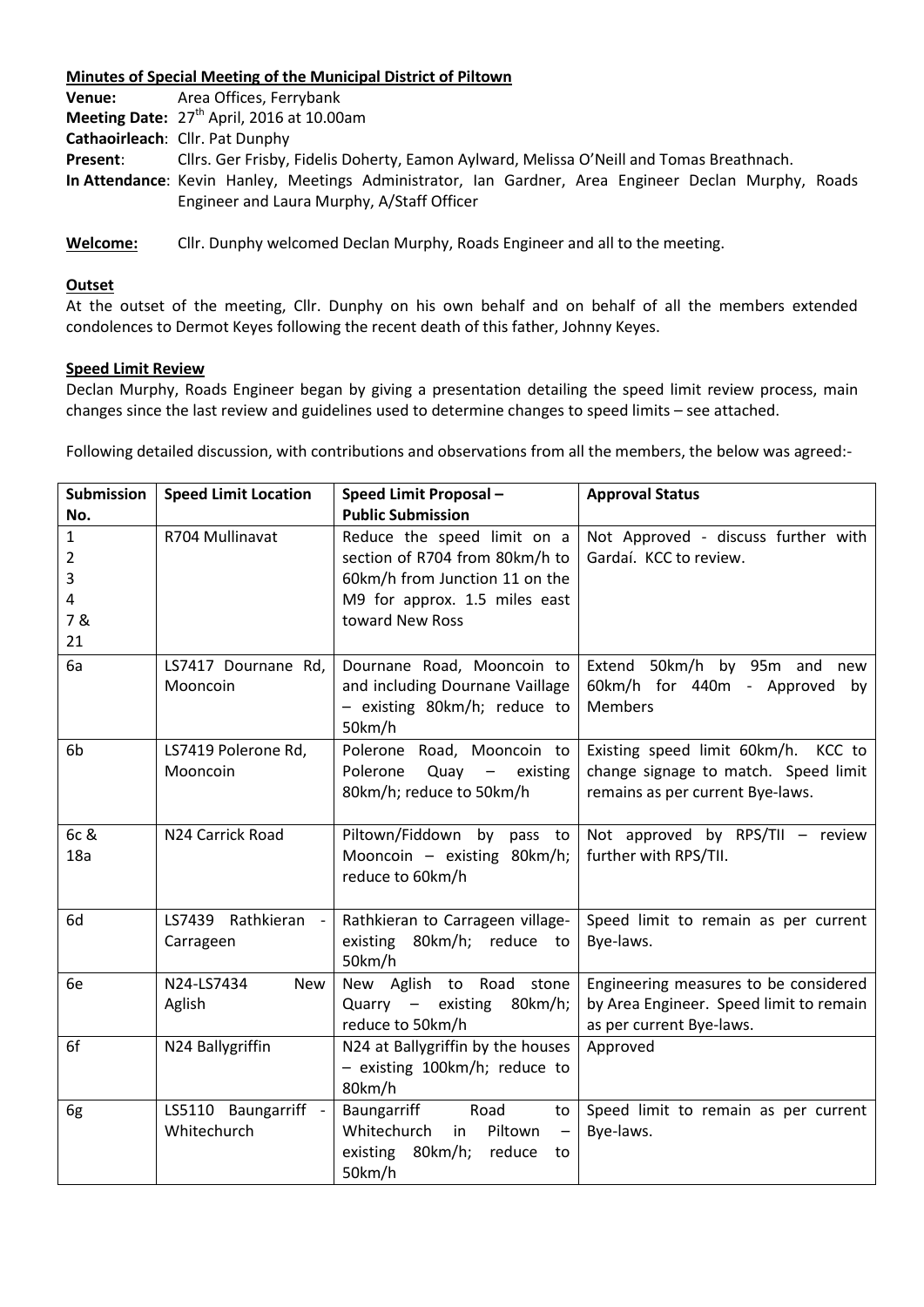| Submission      | <b>Speed Limit Location</b>                           | Speed Limit Proposal -<br><b>Public Submission</b>                                                                                                    | <b>Approval Status</b>                                                                                       |
|-----------------|-------------------------------------------------------|-------------------------------------------------------------------------------------------------------------------------------------------------------|--------------------------------------------------------------------------------------------------------------|
| No.             |                                                       |                                                                                                                                                       |                                                                                                              |
| 6h              | R488<br>Ballyhale<br>to<br>Waterford                  | Ballyhale to Waterford should<br>be increased to 100km/h as<br>sections of it are now 80km/h<br>with less traffic                                     | Speed limit to remain as per current<br>Bye-laws.                                                            |
| 6i &            | N24 Waterford side of                                 | Speed limit going into Mooncoin                                                                                                                       | Not approved $-$ review further with                                                                         |
| 18 <sub>b</sub> | Mooncoin                                              | Waterford<br>should<br>from<br>be<br>moved further out for Consort<br>Case factory and residents.                                                     | RPS/TII.                                                                                                     |
| 6j              | Junction at R697 onto<br>R698                         | Reduce speed limits at Skeogh,<br>Owning at the junction coming<br>from the R697 and R698 advice<br>versa from existing 80km/h to<br>60km/ph          | Engineering measures to be considered<br>by Area Engineer. Speed limit to remain<br>as per current Bye-laws. |
| 8a              | R704 New Ross side                                    | R704 50kph east of its Junction<br>L74945<br>needs<br>with<br>to<br>be<br>extended westwards 200 meters<br>of L7494                                   | 50km/h speed limit to extended approx.<br>50m to cover junction area.                                        |
| 8b              | R704 New Ross side                                    | A speed limit sign needs to be<br>the<br>created<br>on<br>L7494<br>on<br>approach to R704, all roads<br>L7494, L7496, L7497 should be<br>50km/h       | Introduce 50kph sign on L7494 for a<br>distance of 50 meters from the junction<br>with the R704 at Rosbercon |
| 8c              | R704 New Ross side                                    | 50kph sign on L3427 should be<br>extended<br>a north west<br>in<br>direction for 200m past the<br>recently improved junction and 2<br>housing estates | Approved                                                                                                     |
| 8d              | R704 New Ross side                                    | 60km/h speed limit on N25<br>Waterford Road at Albatross too<br>low. Increase to 100kph as far as                                                     | Not approved $-$ review further with<br>RPS/TII.                                                             |
| &               | &                                                     | Bolands Car Sales and left at<br>60km/h for remainder                                                                                                 | Alternative solution is increase section<br>to 80km/h.                                                       |
| 39c             | <b>National Roads N25</b>                             | Changes to location of 60km/h<br>speed limit at Bolands side of<br><b>New Ross</b>                                                                    |                                                                                                              |
| 9 &<br>16       | Listerlin                                             | Vehicles<br>speeding<br>through<br>Listerlin; requesting a speed<br>feedback sign.                                                                    | Engineering measures to be considered<br>by Area Engineer. Speed limit to remain<br>as per current Bye-laws. |
| 10              | L3418 Glenpipe                                        | Reduction in speed limits &<br><b>Traffic Calming through Glenpipe</b>                                                                                | Engineering measures to be considered<br>by Area Engineer. Speed limit to remain<br>as per current Bye-laws. |
| 12a             | R704 Listerlin                                        | Speeding through Listerlin; move<br>50km/p signs back further                                                                                         | Engineering measures to be considered<br>by Area Engineer. Speed limit to remain<br>as per current Bye-laws. |
| 12 <sub>b</sub> | R704 - 0.5km outside<br>Listerlin on New Ross<br>side | 500 meters outside Listerlin<br>there is a series of bends and<br>dips towards New Ross that a<br>lower speed limit should be<br>looked at            | Engineering measures to be considered<br>by Area Engineer. Speed limit to remain<br>as per current Bye-laws. |